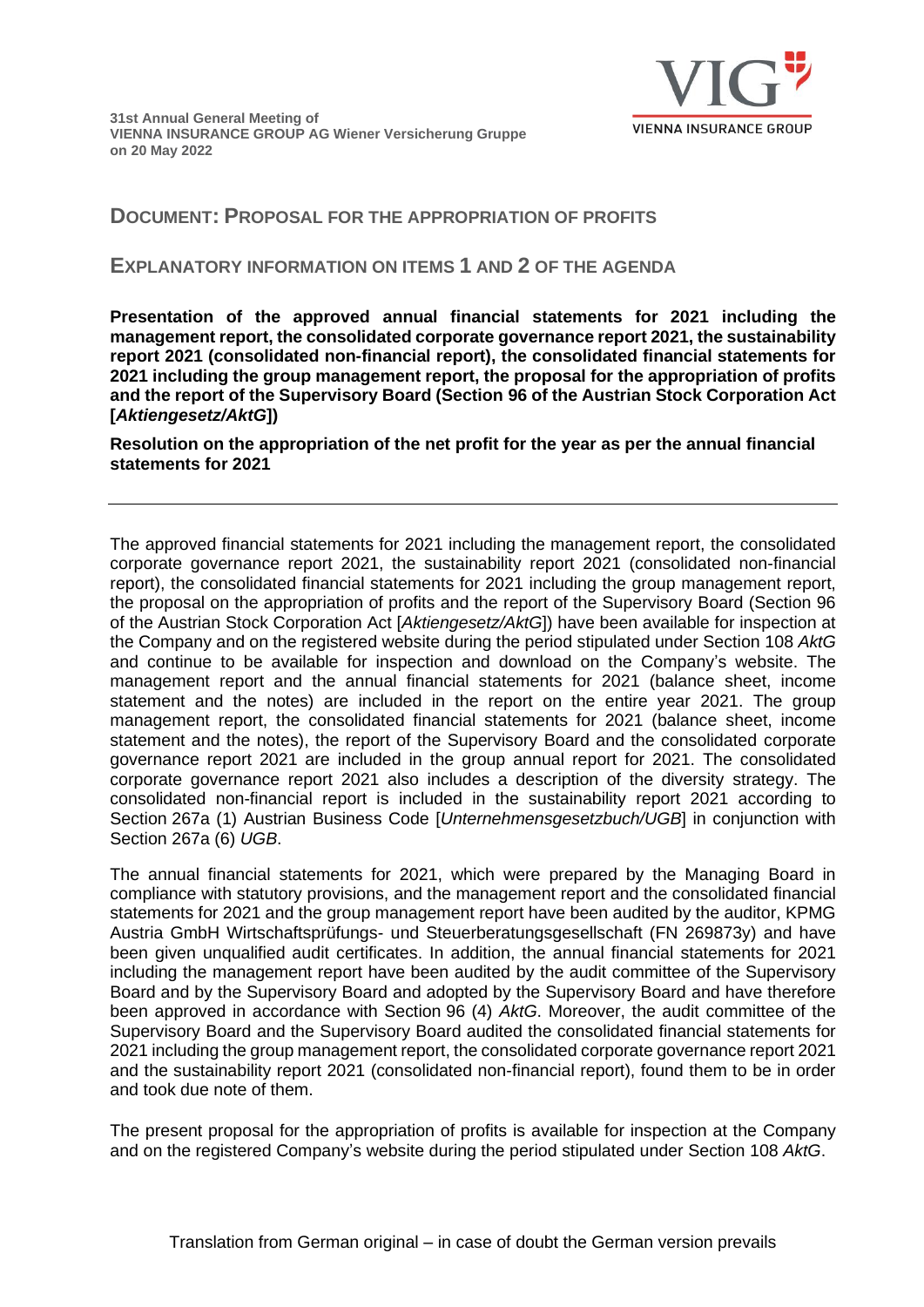

Taking into account the current geopolitical situation and an environment that continues to be characterised by the COVID-19 pandemic, this proposal is based on a diligent analysis of the relevant basis for decision-making.

The proposal is in line with the continuous prudent and sustainable capital planning to ensure a long-term solid solvency and liquidity position. Thus, the Company takes into account the interests of those covered by insurance, entitled parties as well as shareholders.

The institutional and retail shareholders of the Company rely on a stable dividend policy to provide for a payout ratio between 30% to 50% of Group profits after taxes and non-controlling interests. The shareholders shall participate in the positive result of the financial year 2021.

The audit committee of the Supervisory Board has studied the proposal for the appropriation of the profit presented by the Managing Board, has found it to be in order and has reported to the Supervisory Board on said audit result. Consequently, the Supervisory Board in its entirety has discussed the present proposal for the appropriation of profits and voted on a resolution to approve said proposal.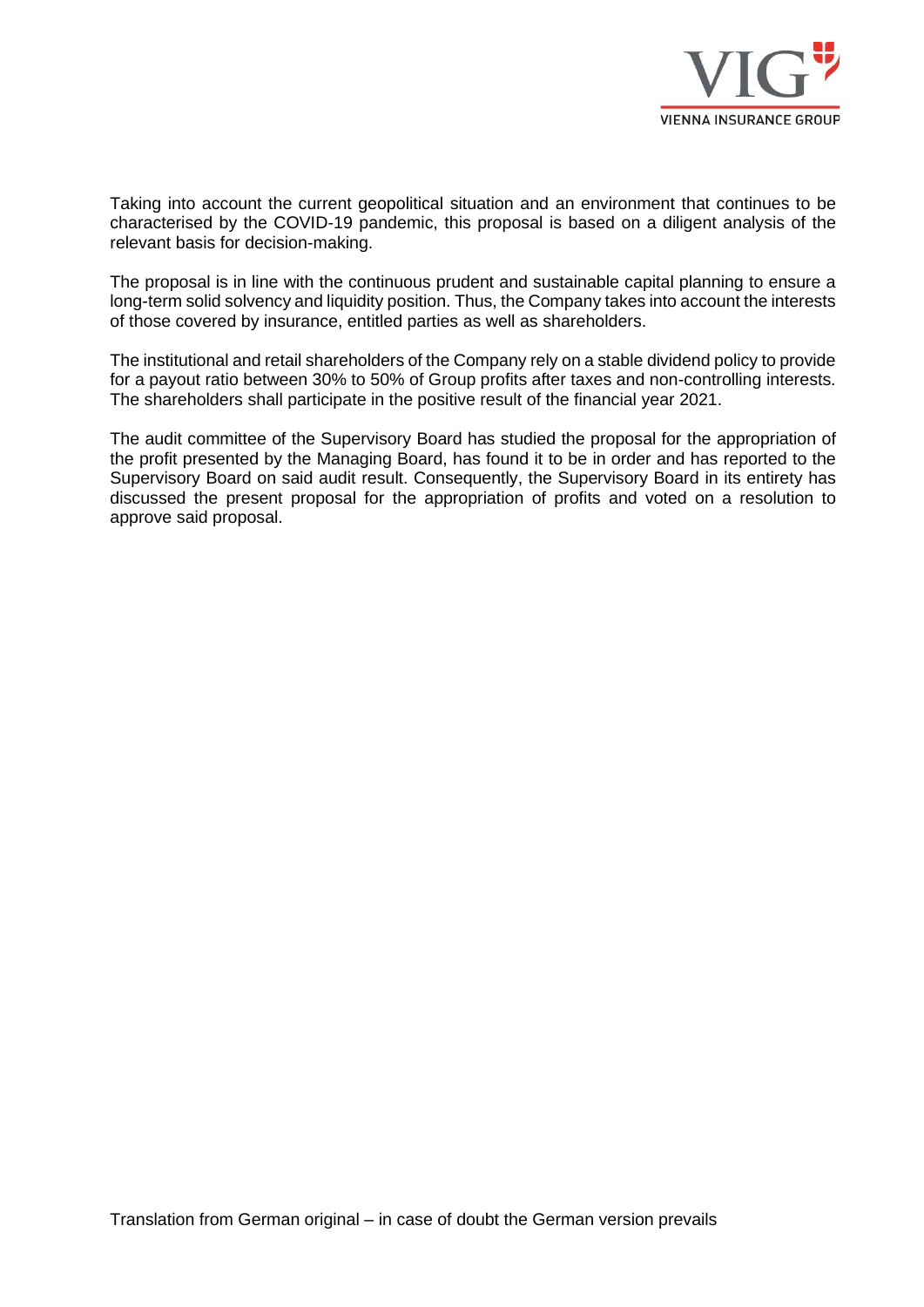**31st Annual General Meeting of VIENNA INSURANCE GROUP AG Wiener Versicherung Gruppe on 20 May 2022**



# **DOCUMENT: REMUNERATION REPORT**

## **EXPLANATORY INFORMATION ON ITEM 3 OF THE AGENDA**

### **Resolution on the remuneration report 2021**

The remuneration report 2021 is available for inspection during the period stipulated by Section 108 of the Austrian Stock Corporation Act [*Aktiengesetz*] at the Company and on the registered Company's website pursuant to Section 78e (1) of the Austrian Stock Corporation Act [*Aktiengesetz*] and can still be viewed for at least ten years and downloaded from the Company's website.

The remuneration report 2021 provides a comprehensive overview of the remuneration, including other benefits, which has been paid or is owed to members of the Managing Board as well as the Supervisory Board pursuant to the remuneration policy in the course of the previous financial year.

The remuneration report 2021 for the previous financial year is to be submitted to the Annual General Meeting for approval. The vote acts as a recommendation.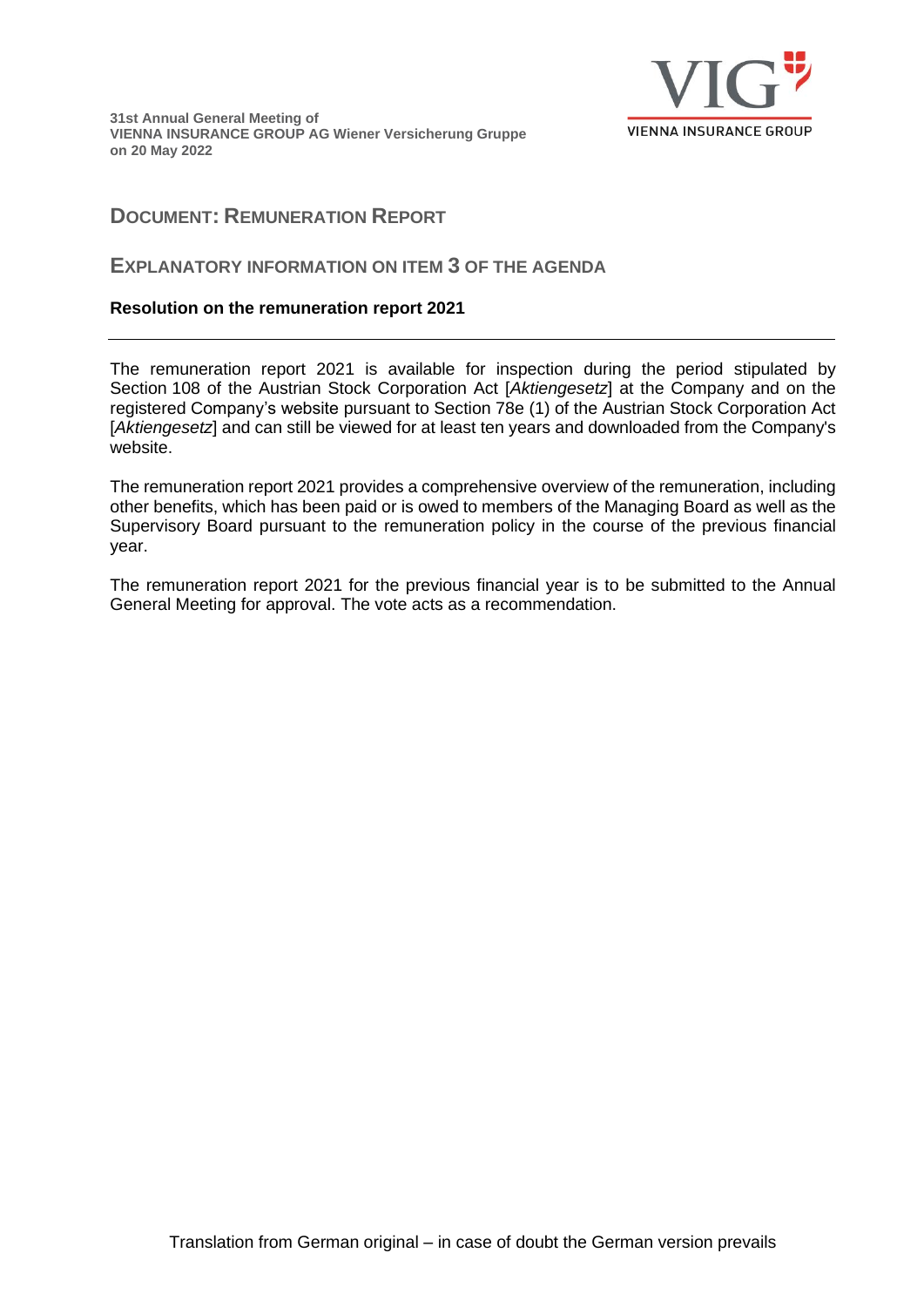

# **DOCUMENT: AUDITOR AND GROUP AUDITOR**

## **EXPLANATORY INFORMATION ON ITEM 6 OF THE AGENDA**

## **Election of the auditor and group auditor for the financial year 2023**

Based on the offers received in the course of a public tender for the audit and the group audit for the financial year 2023 pursuant to Article 16 of Regulation (EU) No. 537/2014 and after evaluating them on the basis of transparent and non-discriminatory selection criteria, the audit committee recommended KPMG Austria GmbH Wirtschaftsprüfungs- und Steuerberatungsgesellschaft (FN 269873y) and PwC Wirtschaftsprüfung GmbH (FN 88248b) to the Supervisory Board for the audit services, stating a preference for KPMG Austria GmbH Wirtschaftsprüfungs- und Steuerberatungsgesellschaft as the best ranked provider. The reasons for the audit committee's recommendation to the Supervisory Board are, in particular, the comprehensive industry expertise, the qualifications and technical expertise (specifically concerning the requirements of IFRS 17) and the experience concerning the audit of a multinational insurance group in CEE, as well as the compelling offer and presentation to the audit committee.

The audit committee has stated in its recommendation to the Supervisory Board that it is free from undue influence by a third party and that no clause of the kind referred to in Article 16 (6) of Regulation (EU) No. 537/2014 has been imposed upon it. The Supervisory Board follows the preference of the audit committee.

KPMG Austria GmbH Wirtschaftsprüfungs- und Steuerberatungsgesellschaft (FN 269873y) has presented to the audit committee of the Supervisory Board and the Supervisory Board a list of the audit and consultancy services, structured according to service categories, provided to the VIG Group by KPMG Austria GmbH Wirtschaftsprüfungs- und Steuerberatungsgesellschaft and the relevant network as well as the audit firm's license to audit joint stock corporations. In addition, KPMG Austria GmbH Wirtschaftsprüfungs- und Steuerberatungsgesellschaft has provided assurances that there are no circumstances that might give rise to its impartiality or exclusion of the audit firm, that safeguards have been taken to ensure an independent and impartial audit, and that the audit team, other persons in the audit firm, the audit firm itself as well as employees of the network have adhered to the relevant professional independence requirements. Moreover, a certificate has been submitted confirming that KPMG Austria GmbH Wirtschaftsprüfungs- und Steuerberatungsgesellschaft is part of a statutory quality assurance system and has participated in external quality control and is included in the register of the Austrian Audit Oversight Authority *[Abschlussprüferaufsichtsbehörde]* under Reg. No. 0701115.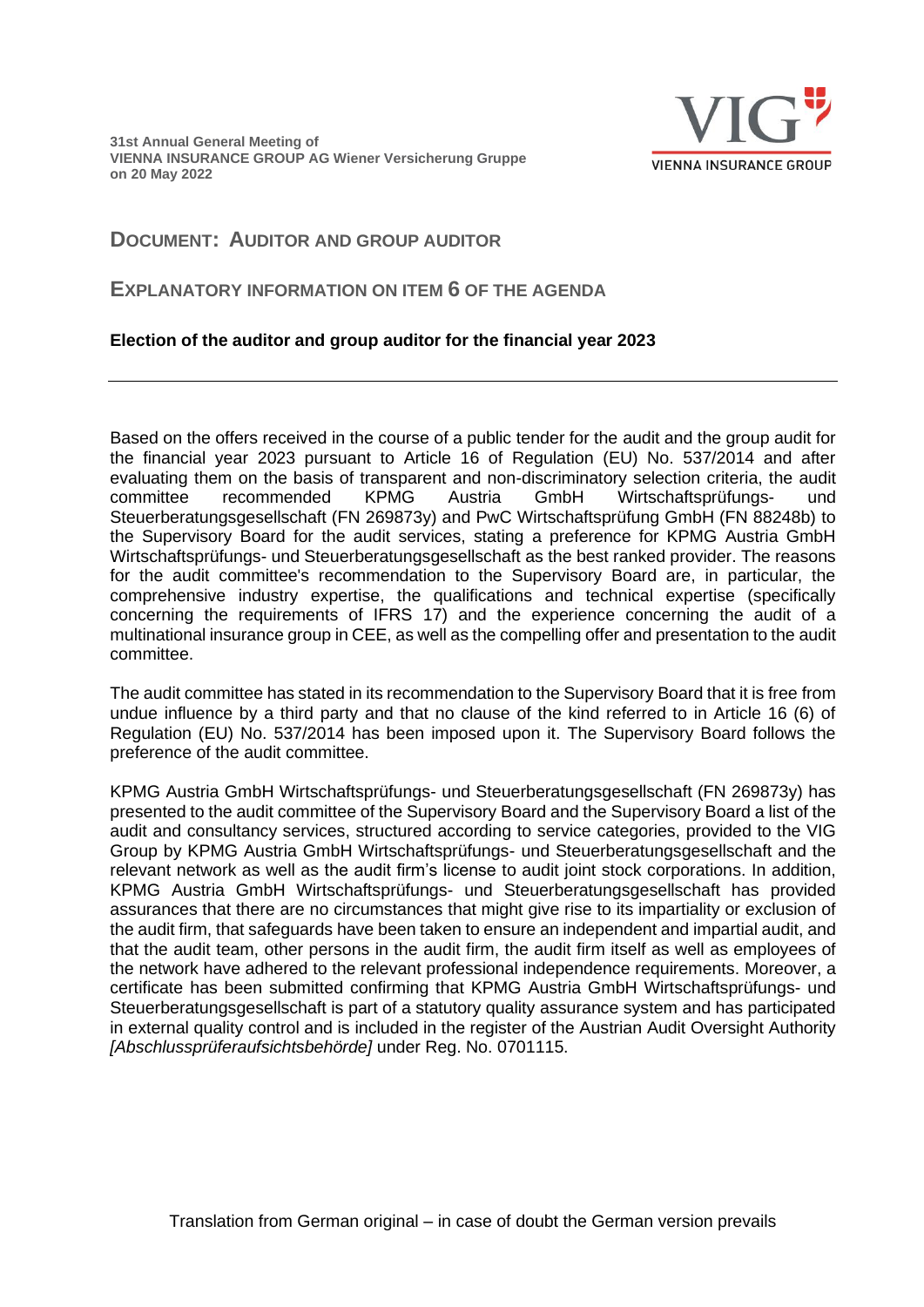

# **DOCUMENT: SUPERVISORY BOARD**

### **EXPLANATORY INFORMATION ON ITEM 7 ON THE AGENDA**

### **Election to the Supervisory Board**

Article 10 (2) of the Articles of Association of the VIENNA INSURANCE GROUP AG Wiener Versicherung Gruppe determines that the Supervisory Board consists of three to twelve members. The Supervisory Board must be comprised of at least four women and at least four men. Currently, the Supervisory Board of VIENNA INSURANCE GROUP AG Wiener Versicherung Gruppe fulfils the minimum requirement pursuant to Section 86 (7) of the Stock Corporation Act [*Aktiengesetz/AktG*] and consists of twelve members, of which there are five women and seven men.

Georg RIEDL has resigned his seat on the Supervisory Board as of the end of the Annual General Meeting. The Supervisory Board shall continue to consist of twelve members elected by the Annual General Meeting. Therefore, an additional member must be elected to the Supervisory Board in order to restore the previous number of twelve Supervisory Board members.

The Supervisory Board proposes that the Annual General Meeting approve the following resolution:

The following person shall be elected to the Supervisory Board of VIENNA INSURANCE GROUP AG Wiener Versicherung Gruppe:

#### András KOZMA

The election is valid from the end of today's Annual General Meeting of 20 May 2022 until the end of the Annual General Meeting that resolves on the discharge of the Supervisory Board for the financial year 2023.

Further information in connection with the candidate is provided in the documents made available for inspection at the Company for the period required under Section 108 *AktG*, and which has been published on the Company's website in due time.

The proposed candidate has already declared that he is prepared to accept the position if elected to the Supervisory Board.

The available documents include the curriculum vitae of the candidate attesting his professional qualifications, as well as his professional or other comparable positions. The candidate has also signed a statement pursuant to Section 87 (2) *AktG* stating that there are no circumstances that could give rise to concerns about impartiality or any final judgements for offences punishable by a court of law that could raise questions about his professional integrity.